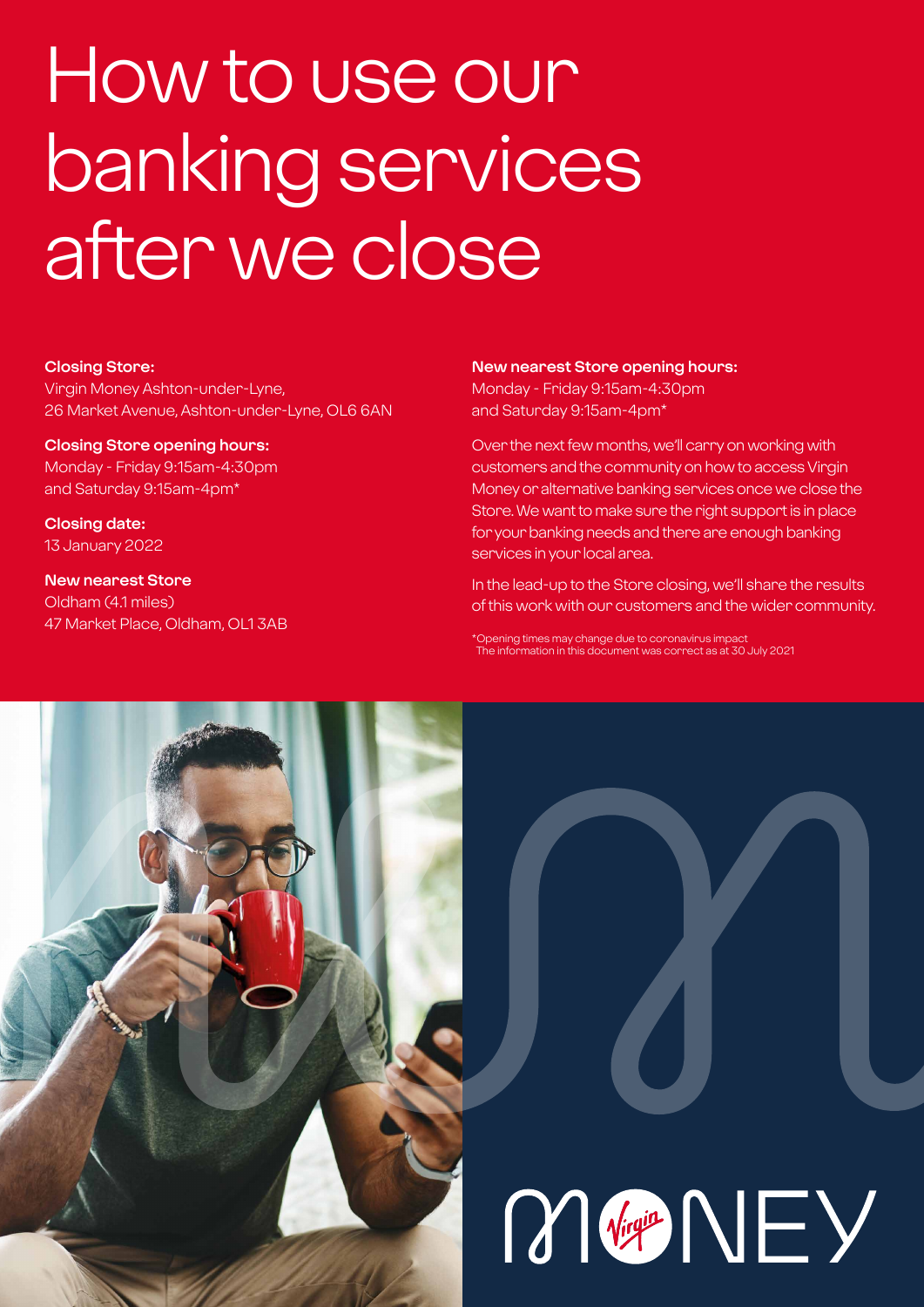## Understanding the impact of closing this Store

## Background

More and more customers are taking advantage of our digital services and only visiting Stores when they want to discuss a significant life event. Between April 2019 and July 2021 we've seen digital registrations increase from 48.7% to 57.6% across our personal customers, and daily internet banking and mobile app logins are up 66%.

It's important to balance investment in digital services with making sure our Store network continues to meet the needs of our customers. This means that we've made the difficult decision to close a number of Stores, including Ashton-under-Lyne.

This decision has been reached after considerable thought and analysis which includes input from local management.

Our Stores will continue to be a really important part of what we do and we've recently refreshed and revitalised them now that we're one Virgin Money brand.

We've signed up to the UK Finance Access to Banking Standard and follow this for all Store closures: **[www.lendingstandardsboard.org.uk/wp-content/](http://www.lendingstandardsboard.org.uk/wp-content/uploads/2017/07/Access_to_Banking_Standard.pdf) [uploads/2017/07/Access\\_to\\_Banking\\_Standard.pdf](http://www.lendingstandardsboard.org.uk/wp-content/uploads/2017/07/Access_to_Banking_Standard.pdf)**. On 21 September 2020, the Financial Conduct Authority (FCA) introduced new standards which we'll also follow. More info can be found at **[www.fca.org.uk/publication/finalised](http://www.fca.org.uk/publication/finalised-guidance/fg20-03.pdf)[guidance/fg20-03.pdf](http://www.fca.org.uk/publication/finalised-guidance/fg20-03.pdf)**

## Considerations

In trying to decide whether to close a Store, we look at a lot of different things.

As well as how often a Store is used, we look at how local customers – including potentially vulnerable groups and business customers – will be able to carry on using banking services after the Store closes.

- > Number of customers using the Store
- > Number of other Stores we have in the area
- > Distance to nearest Store
- > Change in number of transactions in Store
- > Change in customer use of Store
- > Current lease on Store
- > ATM availability
- > Access to other banks in the area
- > Banking services at the local Post Office\*\*
- > Public transport to other Stores
- > Other ways to bank (e.g. mobile, internet and phone)
- \*\*Business customers will be charged their agreed tariff for transactions, except Change Giving where the costs are recharged monthly in arrears.

Our decision to close Ashton-under-Lyne Store was influenced by the following:

- > We continue to see an increase in mobile use and customers signing up for digital services.
- > Should a customer wish to use a Store for general advice or to discuss a product, Oldham Store is 4.1 miles away and there are a further 3 Stores within 10 miles.
- > There are other ATMs in the area that are free to use.
- > Our mobile, internet and telephone banking facilities allow customers to do most day-to-day tasks, like balance checks, viewing transactions, transferring money between accounts, paying bills and cancelling / amending regular payments. Customers can even pay in a cheque on the go.
- > Customers are also able to use our mobile app to make external payments in a number of different ways and we're continuing to make our digital banking services bigger and better.
- > The local full service Post Office is located nearby on The Arcades and provides personal and business customers with an alternative way to do their day-to-day banking transactions, such as cash withdrawals and paying in cash and cheques.
- > Customers can get all the information about our products and services, or raise any concerns by calling us on **0800 121 7365**. Our opening times are 7am to 9pm Monday to Saturday and 10am to 5pm on Sundays.
- > All our Stores offer an identical service, with good accessibility.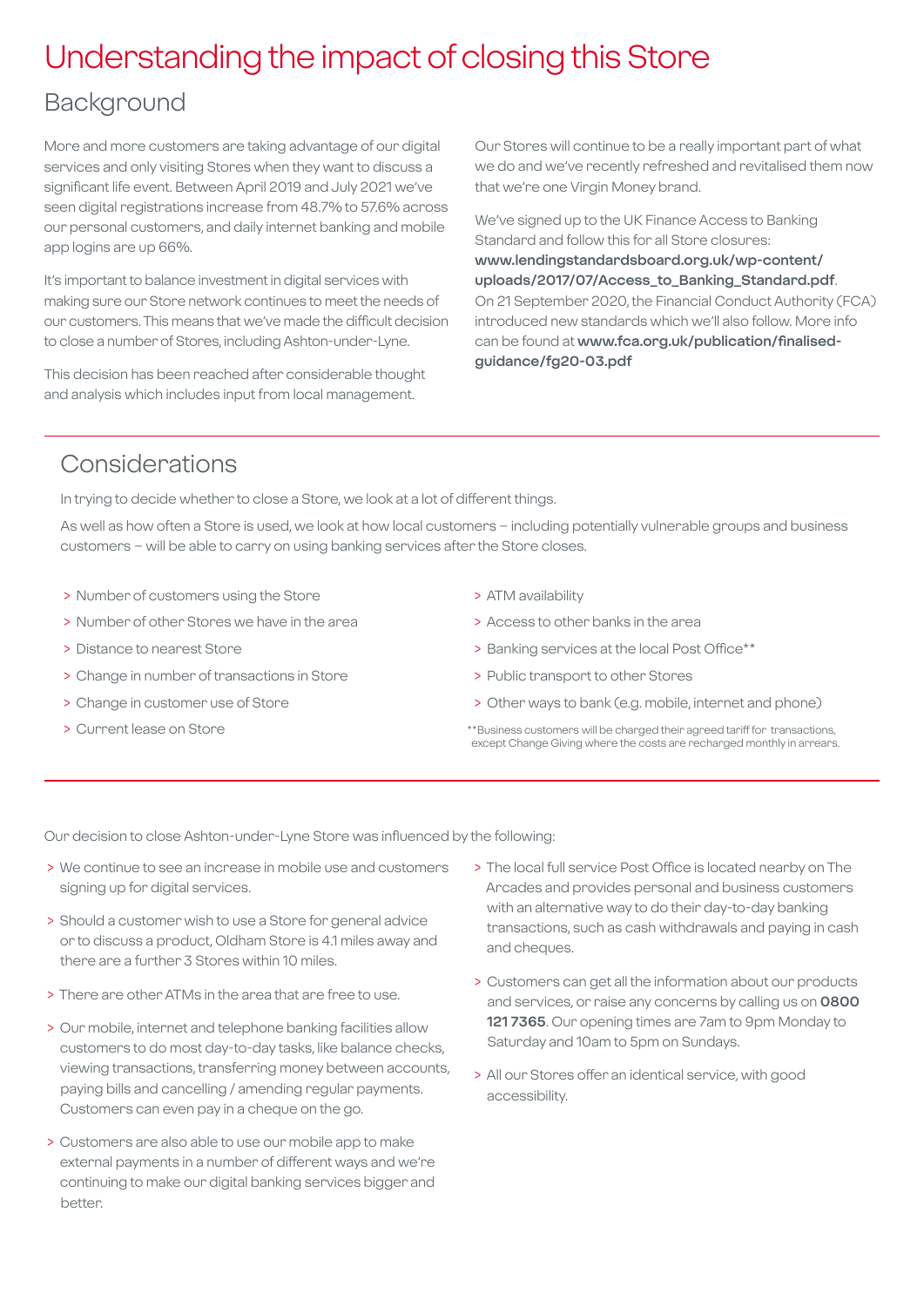## Understanding the impact of closing this Store

## What influenced our decision?

We've looked at how all customers, particularly those potentially vulnerable groups and businesses, can continue to access banking services after the Store closes. Below is some important info about how our customers are using the Store:

30%

**Transactions down year on year**

- > **5,000** customers transacting in Store compared to a Bank average of 6,000
- > **67%** of customers visited the Store 3 times or less in the last 12 months (with more than half of these also using alternative channels with 47% digitally active)
- > Of our customers aged 70 and above, 58% visited the Store on 3 days or less during the last 12 months.
- > Potentially vulnerable customers (within one or more of the following; over 70 years old, receive benefits, have a basic Personal Current Account, are Store users only or are in arrears) 64% of those customers visited the Store on 3 days or less during the last 12 months.
- > Micro Enterprises & Charities Customer Insight 65% of micro enterprises visited the Store on 3 days or less during the last 12 months, with 50% of transactions involving cash. 70% of charities visited the Store on 3 days or less during the last 12 months, with 45% involving cash.

Our Store colleagues will actively engage with customers, including those potentially vulnerable, to discuss their options and support how they'd like to bank, along with engaging with local groups in the community.

Details of the activities, additional support requirements, feedback received and remedial action needed will be included in the Store Review document, which will be available on our website and in Stores this December.

## Local information

Ashton-under-Lyne is a large market town in Tameside, Greater Manchester and is 6.2 miles east of Manchester.

The Store is situated in the centre of Ashton-under-Lyne, with other banks nearby including NatWest, Lloyds, Santander, HSBC, Barclays and Halifax.

Oldham Store, which is 4.1 miles away, also offers a full service, including Saturday opening.

#### **Transport Links**

Several buses run between Ashton-under-Lyne and Oldham every hour, with journey times from 29 minutes. There's a similarly regular schedule of return journeys.

Ashton-under-Lyne is on the Metrolink system, with trams leaving every 12 minutes into the centre of Manchester. The scheduled journey time is 31 minutes.

Road links between Ashton-under-Lyne and Oldham are serviced by the A627 or M60/A62 with estimated journey times of around 15 minutes.

#### **Mobile Phone Signal availability**

Ashton-under-Lyne is well serviced by all national mobile phone networks with 4G services available from all national operators. (source Ofcom)

#### **ISP & available speeds**

Ashton-under-Lyne is well serviced by all national providers with standard, superfast and ultrafast broadband availability. (source Ofcom)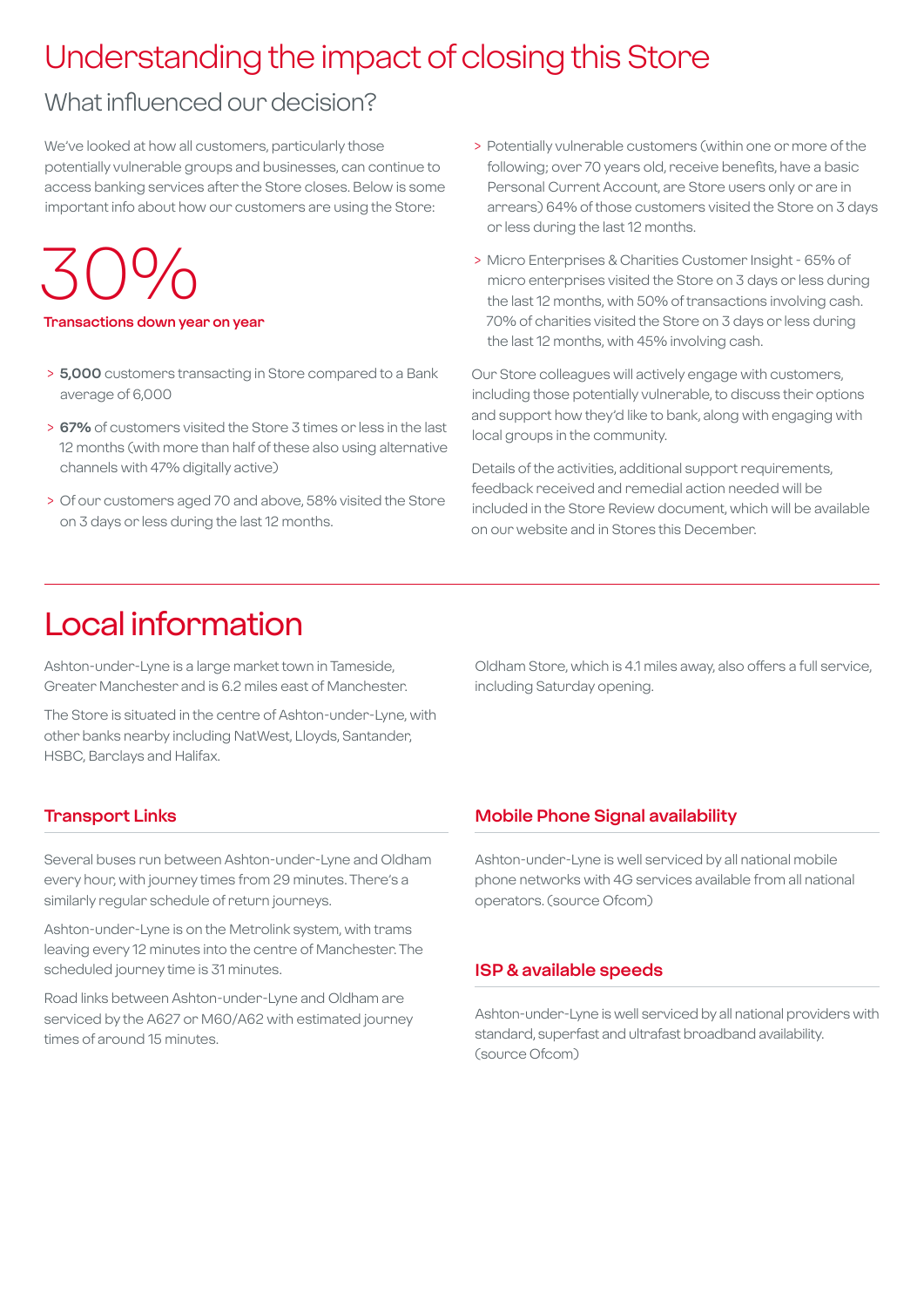## Distances to local services from the closing Store

#### **Distance to our nearest Stores** virginmoney.com/store-finder



#### **Oldham** 47 Market Place, Oldham, OL1 3AB Monday - Friday 9:15am-4:30pm and Saturday 9:15am-4pm\*



#### **Manchester**

48-50 Market Street, Manchester, M1 1PW Monday - Friday 9am-8pm, Saturday 9am-6pm and Sunday 11am-4pm\*



#### **Stockport**

34 Princes Street, Stockport, SK1 1RE Monday - Friday 9:15am-4:30pm and Saturday 9:15am-4pm\*



#### **Rochdale**

9-11 Yorkshire Street, Rochdale, OL16 1BL Monday - Friday 9:15am-4:30pm and Saturday 9:15am-4pm\*

www.postoffice.co.uk/branch-finder

#### **Distance to Post Office**



## 0.1 miles

**Ashton-under-Lyne** Unit 30 The Arcades, Warrington Street, Ashton-under-Lyne, OL6 7JE Monday and Tuesday 9am-5pm, Wednesday and Thursday 10am-2pm, Friday closed and Saturday 9am-5:30pm

There is a full service Post Office available on The Arcades, Warrington Street in Ashton-under-Lyne

#### **Competitor sites in current location?**

#### **Nearest Link ATM**

link.co.uk/atm-locator





### 0.03 miles **NatWest**

28 Warrington Street, Ashton-under-Lyne, OL6 6JL

## Other places you can bank locally







You can get a copy of this impact assessment on our website, in Store or by calling us.

- > 26 Market Avenue, Ashton-under-Lyne, OL6 6AN
- > 0800 121 7365
- > virginmoney.com/store-closures